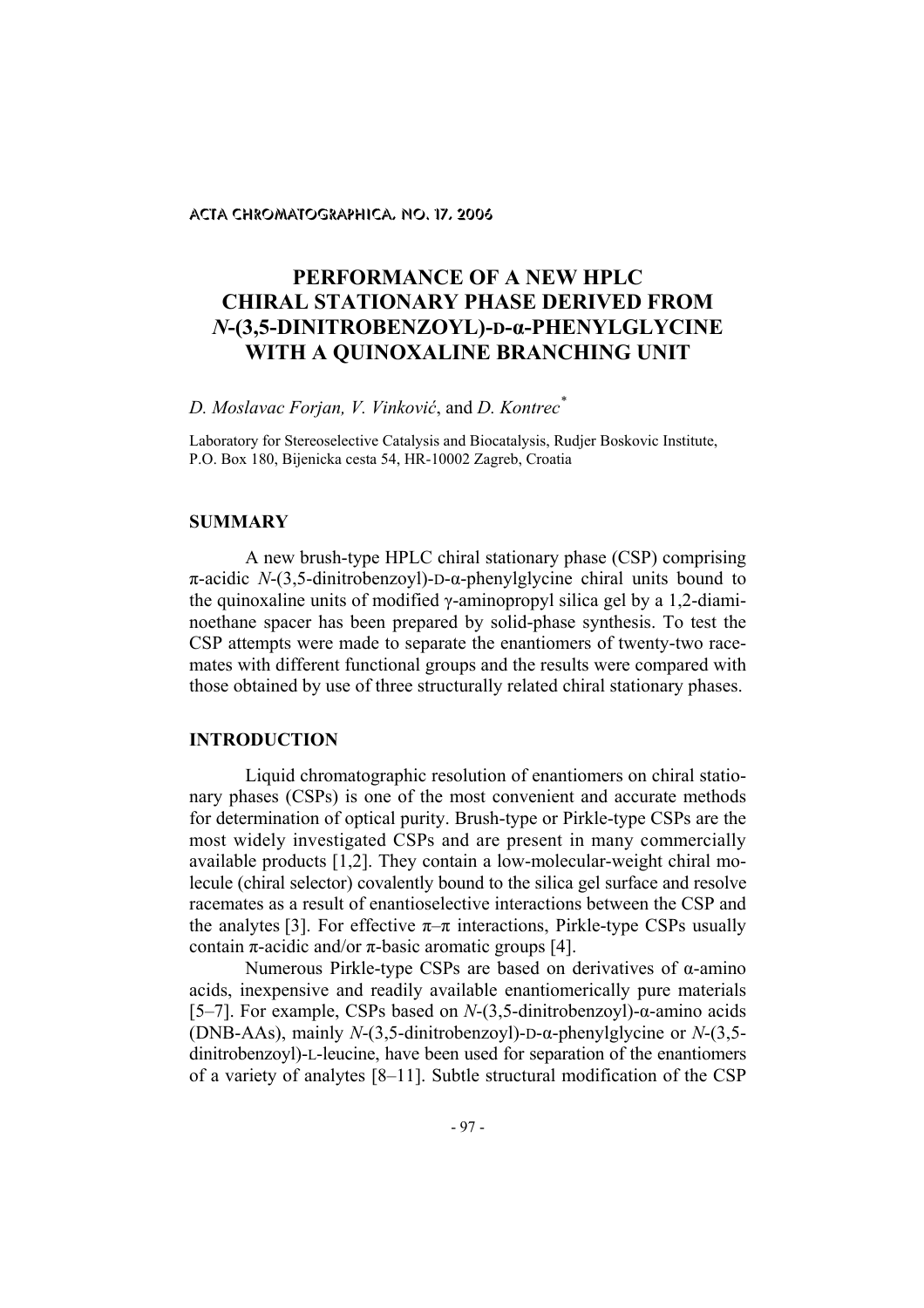has often been shown to have remarkable effects on their enantiomer-separation properties [10,12].

Here we report the solid phase synthesis of **CSP-1** (Fig. 1) and a comparative study of the effect of  $\pi-\pi$  interactions on enantiomer separations by the new CSP and three structurally related chiral stationary phases **CSP-2–CSP-4** (Fig. 1). All the CSPs contain the  $\pi$ -acidic *N*-(3,5-dinitrobenzoyl)-D-α-phenylglycine as a chiral unit, but differ in the group connecting the silica surface and the chiral unit.



#### **Fig. 1**

The chemical structures of chiral stationary phases **CSP-1–CSP-4**

In designing the new CSP reported here we expected that introduction of structurally different  $\pi$ -basic connecting groups would alter the enantiomer-recognition properties. **CSP-1** contains the *N*,*N*′-dialkyl-2,3 diaminoquinoxaline group, an aromatic unit with  $\pi$ -donor character, as a linking structure. **CSP-2** is the known, commercially available Pirkle CSP with no such link. Chiral stationary phases **CSP-3** and **CSP-4** have previously been prepared in our laboratory and proved superior to **CSP-2** for resolution of some arylamides and DNB-AA esters [10,11]. **CSP-3** is a tweezer-type CSP, with two chiral units connected to the silica surface by a π-basic *N*,*N*′,*N*″-trialkyl-1,3-dicyano-2,4,6-triamino-5-chlorophenyl moiety.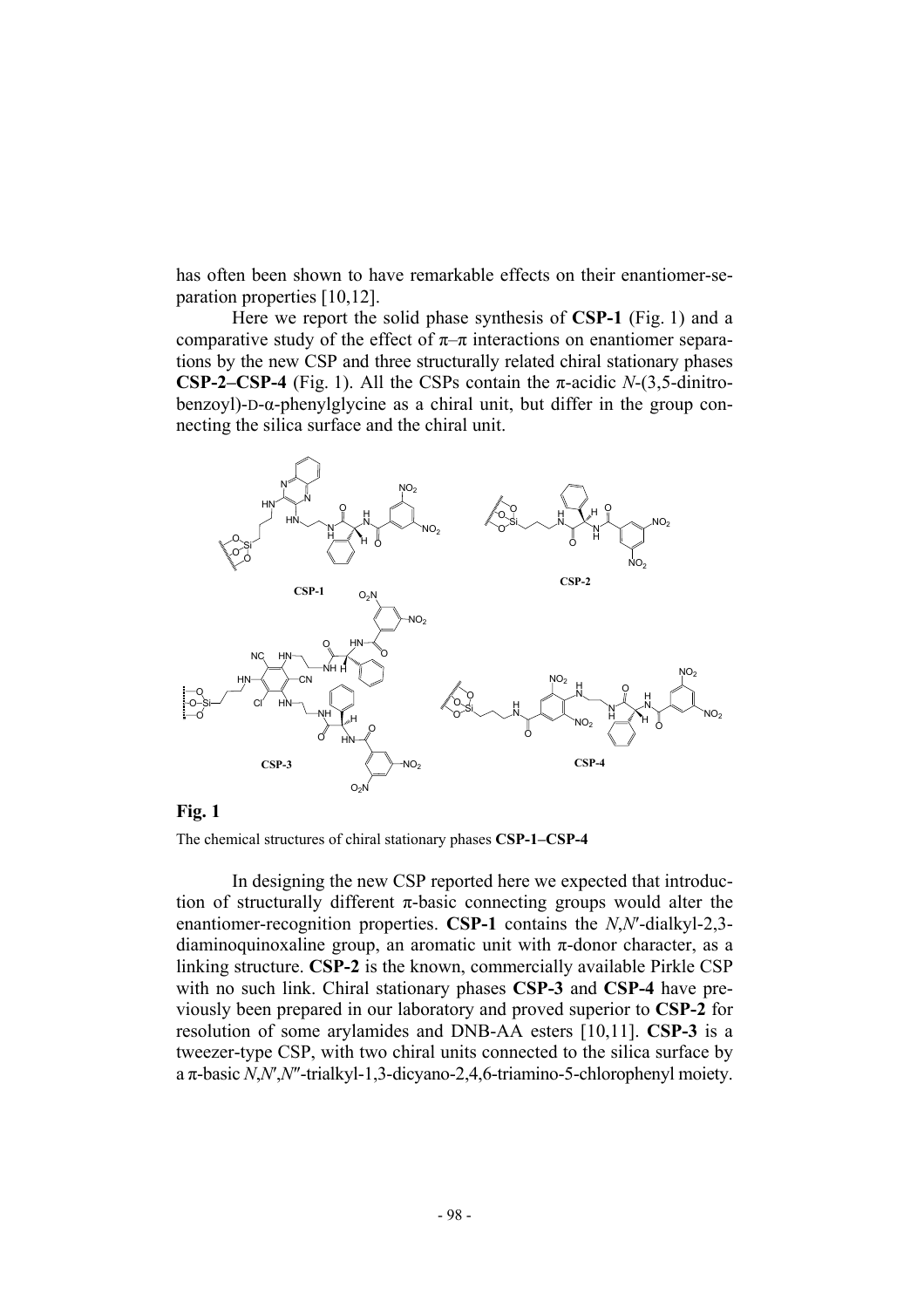In **CSP-4** the link between the silica surface and the chiral unit is the strongly π-acidic *N*,*N*′-dialkyl-3,5-dinitro-4-aminobenzamide moiety.

## **EXPERIMENTAL**

## **Chemicals**

Nucleosil 100-5 NH2 HPLC silica gel was from Macherey–Nagel (Düren, Germany), 2,3-dichloroquinoxaline was from Sigma–Aldrich (Aldrich Chimica, Milan, Italy), and 1,2-diaminoethane, 2-ethoxy-1-ethoxycarbonyl-1,2-dihydroquinoline (EEDQ), *N*-(3,5-dinitrobenzoyl)-D-α-phenylglycine, and *N,N,N*-triethylamine were from Aldrich. All solvents were purchased from J.T. Baker (Davenport, Holland) and were distilled before use.

The racemates used for evaluation of the columns were *trans*-stilbene oxide (**TR-1**), benzoin (**TR-2**), benzoin methyl ether (**TR-3**), flavanone (**TR-4**), Tröger base (**TR-5**), and 1,1′-bi-2-naphthol (**TR-6**), from Sigma–Aldrich, and 1-(9-anthryl)-2,2,2-trifluoroethan-1-ol (**TR-7**), 7-chloro-2-oxo-5-phenyl-2,3-dihydro-1*H*-benzo[*f*]1,4-diazepine-3-carboxylic acid ethyl ester (**TR-8**), 7-chloro-1,3-dimethyl-2-oxo-5-phenyl-2,3-dihydro-1*H*-benzo[*f*]1,4-diazepine-3-carboxylic acid ethyl ester (**TR-9**), *N*-(1-phenylethyl)-2,2-dimethylpropionamide (**TR-10**), *N*-(1-phenylethyl)benzamide (**TR-11**), *N*-(1-phenylethyl)-1-naphthoicamide (**TR-12**), *N*-phenyl-2-[4- (2-methylpropyl)phenyl]propionamide (**TR-13**), *N*-(1-phenylethyl)-3,5-dinitrobenzamide (**TR-14**), and isopropyl esters of *N*-(3,5-dinitrobenzoyl) derivatives of α-amino acids (**TR-15**–**TR-22**), all of which were prepared in our laboratory.

Solutions of the analytes were prepared by dissolving ca. 1 mg of the racemic compound in 1 mL dichloromethane. Analysis was performed with 5  $\mu$ L of the freshly prepared solution.

#### **Apparatus and Chromatography**

Elemental analysis was performed by the Central Analytical Service (CAS) at Rudjer Boskovic Institute.

Chromatography was performed with a Knauer (Berlin, Germany) WellChrom Maxi-Star K-1000 pump and a Knauer six-port-valve HPLC injector with 20-µL loop. UV detection was performed at 254 nm with a Knauer WellChrom K-2500 detector; a Jasco CD-2095 detector was used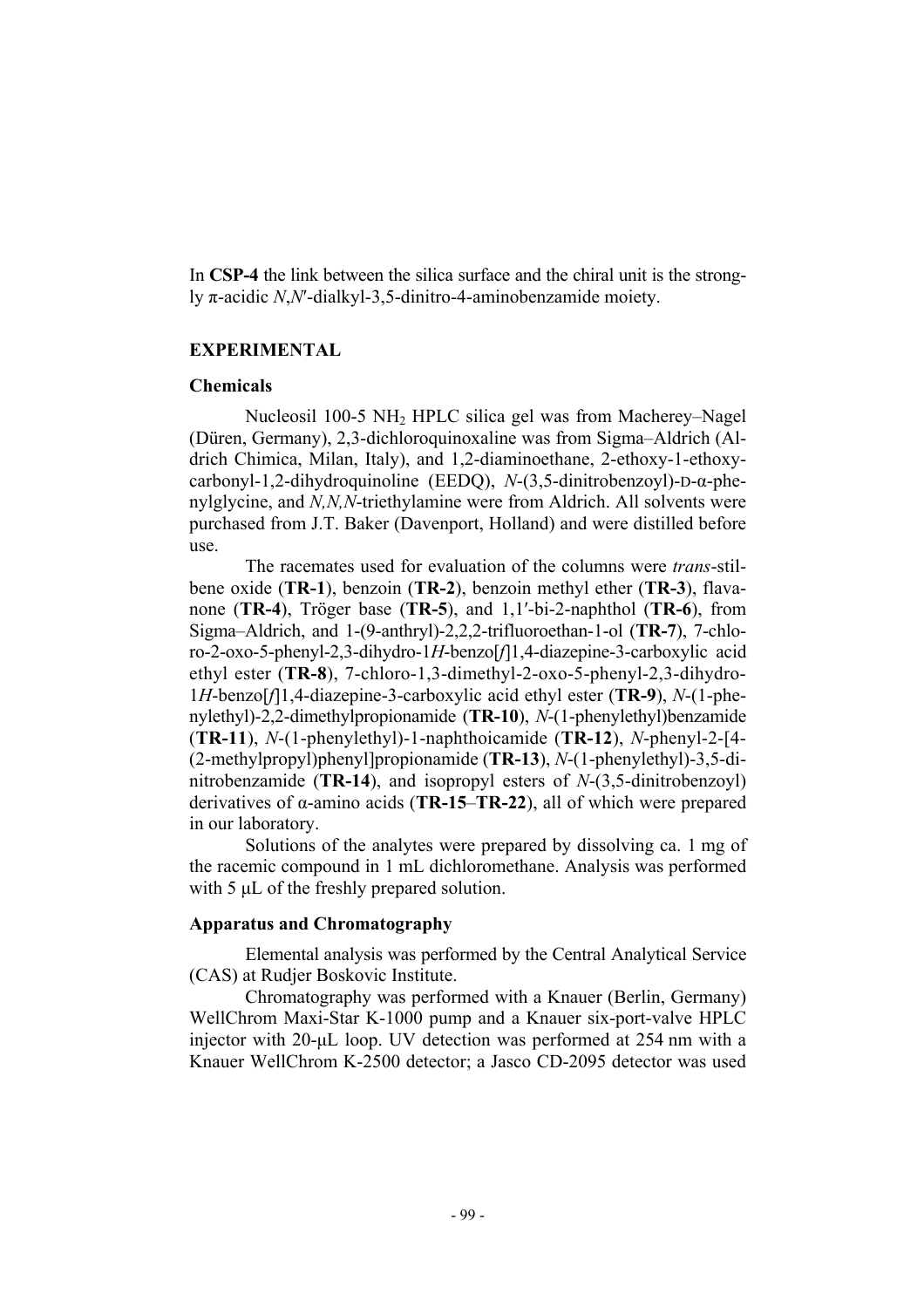to determine the order of elution of the enantiomers. Chromatograms were integrated by means of the Knauer Eurochrom 2000 software package.

 Columns packed with **CSP-2**–**CSP-4**, prepared previously in our laboratory [10,11], were compared with the newly developed column.

The retention times of the enantiomers  $(t_{R1}$  and  $t_{R2})$  were used to calculate the capacity factors of the first and second eluted enantiomers, *k*<sup>'</sup><sub>1</sub> and *k*<sup>'</sup><sub>2</sub>, respectively, by use of the equations  $k'_{1} = (t_1 - t_0)/t_0$  and  $k'_{2} = (t_{2} - t_{0})/t_{0}$ . The selectivity factor was calculated by use of the equation  $\alpha = k'_2/k'_1$  and the resolution factor by use of the equation  $R_S = 2(t_2 - t_1)/(w_1 + w_2)$ , where *w* is the baseline peak width, obtained by drawing tangents to the points of inflection of the chromatographic peak.

HPLC columns, dimensions 150 mm  $\times$  4.6 mm i.d., purchased from Max Stevenson (Berlin, Germany), were packed by a slurry technique, by use of a Knauer pneumatic HPLC pump.

*n-*Hexane, isopropanol, and dichloromethane used for chromatography and column packing were analytical grade (J.T. Baker) and were redistilled before use.

The HPLC column dead volume  $(t_0)$  was estimated by use of 1,3,5-tri-*tert*-butylbenzene.

## **Preparation of Stationary Phases**

### **SP-1**

A suspension of Nucleosil 100-5 NH<sub>2</sub> silica gel  $(4.00 \text{ g}; \text{Anal. } 1.36 \%$ N, 3.49 % C, 0.97 mmol NH<sub>2</sub> groups  $g^{-1}$ ) and 2,3-dichloroquinoxaline (1) (0.79 g; 4.00 mmol) in DMF (15 mL) was stirred at room temperature for 24 h. The modified silica gel was collected on a G-4 filter and washed first with DMF then with methanol. After drying for 4 h at  $70^{\circ}$ C, 4.28 g **SP-1** was obtained, Anal. 5.75% C, 0.98% H, 2.02% N. On the basis of the molar ratio of carbon and nitrogen, 1.00 g **SP-1** contains 0.23 mmol bound organic material.

### **SP-2**

A suspension of **SP-1** (4.00 g) in 1,2-diaminoethane (15 mL) was stirred at ambient temperature for 24 h. The modified silica gel was collected on a G-4 filter and washed first with 4:1 methanol–triethylamine then with methanol. After drying at 70°C for 4 h, 3.96 g **SF-2** was obtained, Anal. 5.60% C, 1.12% H, and 2.59% N. On the basis of the molar ratio of carbon and nitrogen, 1.00 g **SP-2** contains 0.22 mmol bound organic material.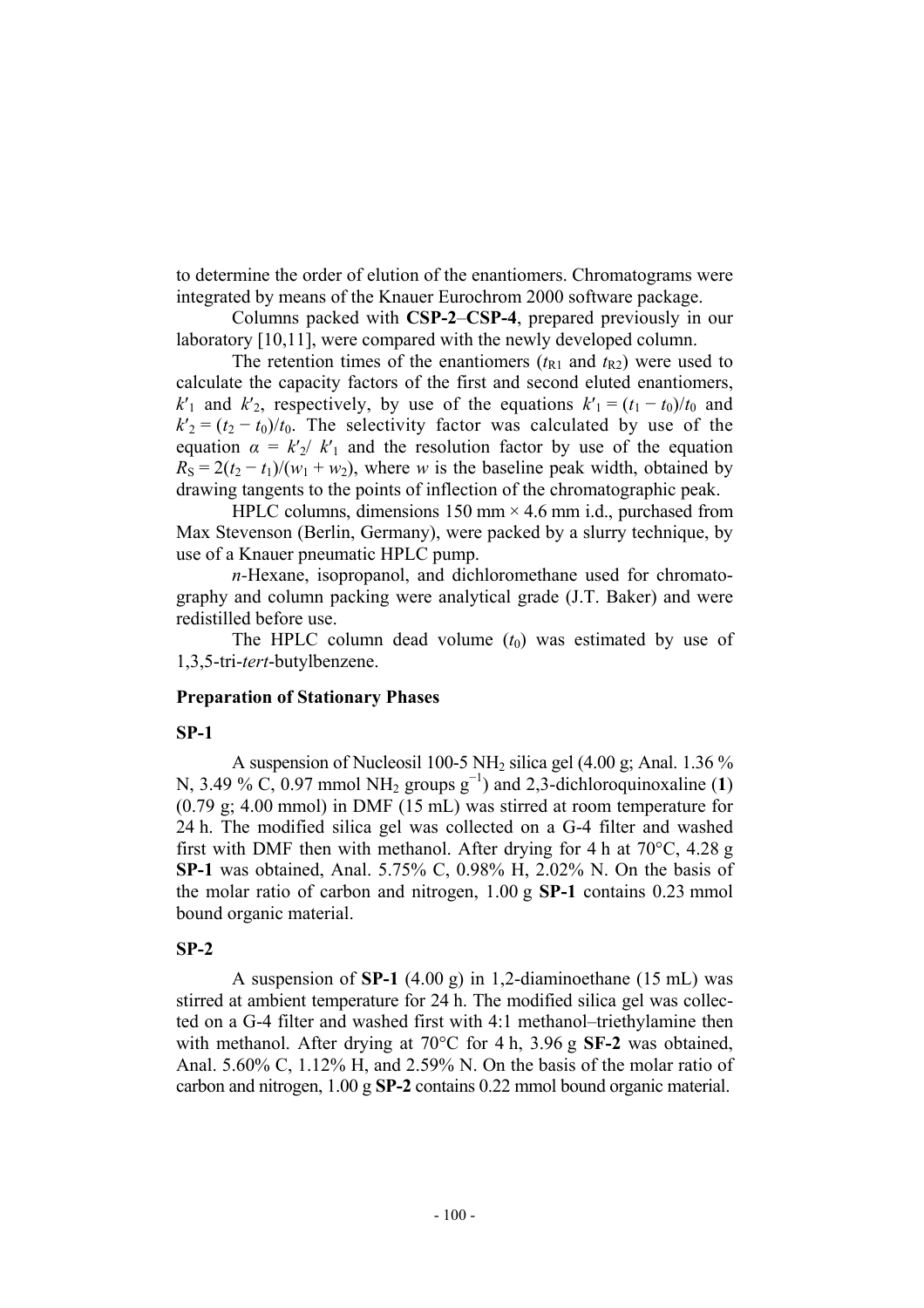## **CSP-1**

A suspension of **SP-2** (2.00 g), *N*-(3,5-dinitrobenzoyl)-D-α-phenylglycine  $(0.35 \text{ g}; 1.00 \text{ mmol})$ , and EEDQ  $(0.25 \text{ g}; 1.00 \text{ mmol})$  in dry THF (10 mL) was stirred for 24 h at room temperature. After collecting the modified silica on a G-4 filter, washing several times with methanol, and drying at 70°C for 4 h, 2.21 g **CSP-1** was obtained, Anal. 9.56% C, 1.49% H, and 3.51% N. On the basis of the molar ratio of carbon and nitrogen, 1.00 g **CSP-1** contains 0.22 mmol bound organic material.

## **RESULTS AND DISCUSSION**

The objective of this study was to examine selectivity differences toward enantiomers resulting from modification of the structure of aromatic units placed between the silica gel surface and the *N*-(3,5-dinitrobenzoyl)-D-α-phenylglycine chiral unit. One interesting starting material for



**Fig. 2** 

Synthetic route for preparation of **CSP-1**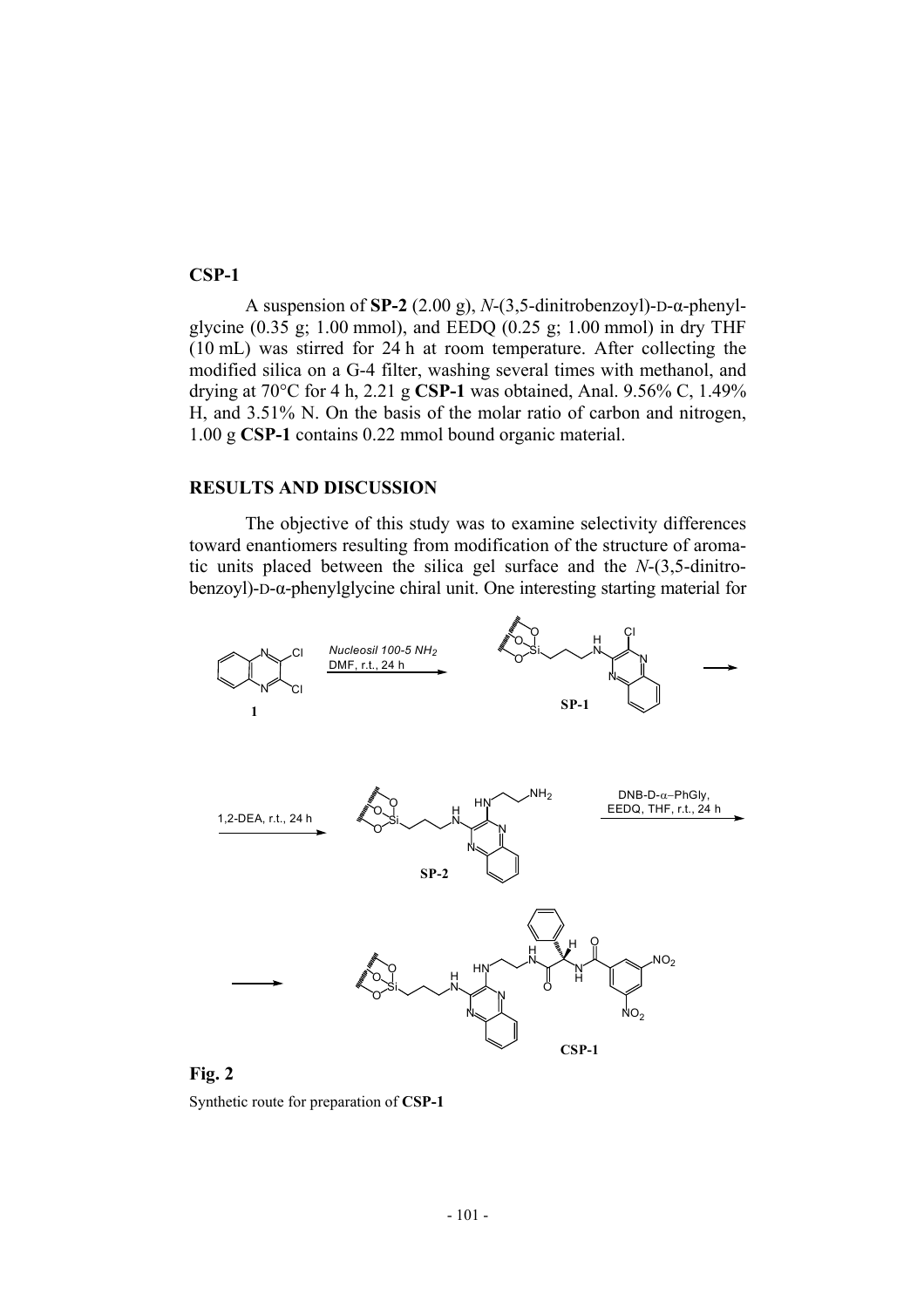this purpose is 2,3-dichloroquinoxaline (**1**). Two reactive chlorine atoms in compound **1** are susceptible to nucleophilic displacement reactions by a variety of nucleophiles and react stepwise [13]. This feature enables the preparation of **CSP-1** by solid-phase synthesis, as outlined in Fig. 2. The procedure for solid-phase synthesis of **CSP-3** has been described elsewhere [10] and worked well, as was confirmed by preparation of soluble analogue of **CSP-3** by use of the same procedure and by recording of its IR, UV, and NMR spectra. We used the same procedure for preparation of **CSP-1**, assuming it works also for this CSP because compound **1** contains two chlorine atoms quite suitable for nucleophilic substitution reactions. In this procedure compound **1** was bound directly to aminopropyl silica gel by substitution of the chlorine atom at the  $C(2)$  position. The reaction was conducted with excess **1** to ensure exhaustive arylation of γ-aminopropyl groups. In the next step **SP-1** was reacted with a large excess of 1,2-diaminoethane to replace the chlorine atom at the C(3) position. In the last step the primary amino groups of **SP-2** were acylated with EEDQactivated *N*-(3,5-dinitrobenzoyl)-D-α-phenylglycine and **CSP-1** was obtained. The prepared CSP was then slurry-packed into 150 mm  $\times$  4.6 mm i.d. stainless steel columns.

Screening of the efficacy of the column packed with **CSP-1** was achieved by HPLC of test racemates **TR-1**–**TR-22**, Fig. 3. Chromatographic results are summarized in Table I and compared with results obtained by use of three structurally similar CSP, **CSP-2**–**CSP-4**, under the same chromatographic conditions. Comparable chromatograms obtained for **TR-6** and **TR-19** on columns packed with **CSP-1** and **CSP-2** are shown in Fig. 4.

Silica has favourable physical properties and silica-based CSPs are the most popular in liquid chromatography [14]. One seriously undesirable property, however, is the presence of residual achiral polar groups on the silica surface. In **CSP-1**–**CSP-4** these residual polar groups are slightly acidic silanol groups and strongly basic aminopropyl groups, which remain after incomplete reaction between aminopropyl silica and the organic selector. Because the basicity of free aminopropyl groups is much more strongly expressed than the acidity of silanol groups, the silica surface is basic. One role of the mobile phase is to suppress the deleterious effects of these groups. In our earlier paper [10], in which we described the synthesis of **CSP-3** and comparison of its enantiomer recognition capability with that of **CSP-2**, we reported that use of the ternary mixture *n*-hexane–dichloromethane–methanol, 100:30:1, as mobile phase usually resulted in better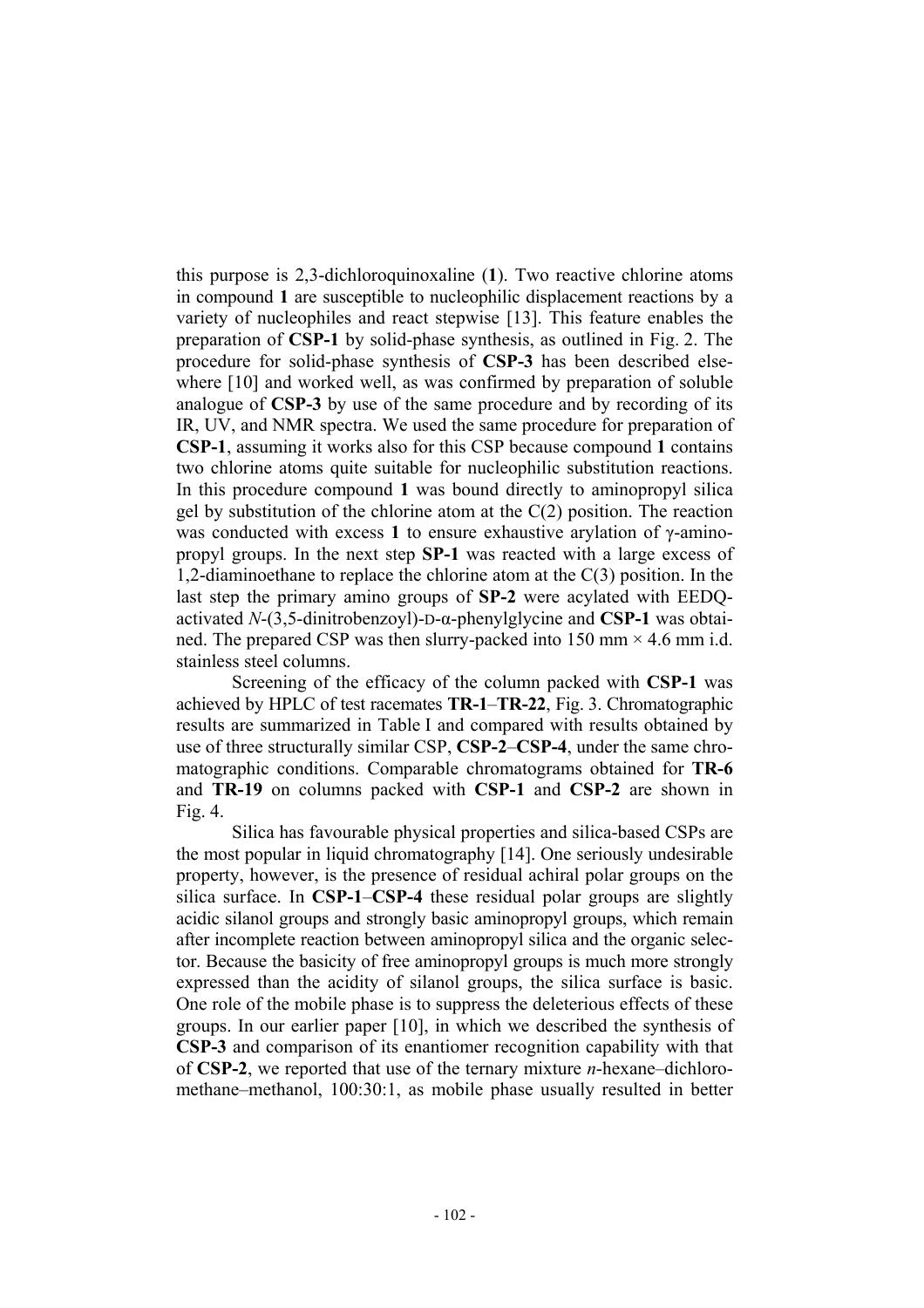



The structures of the test racemates used for evaluation of the CSPs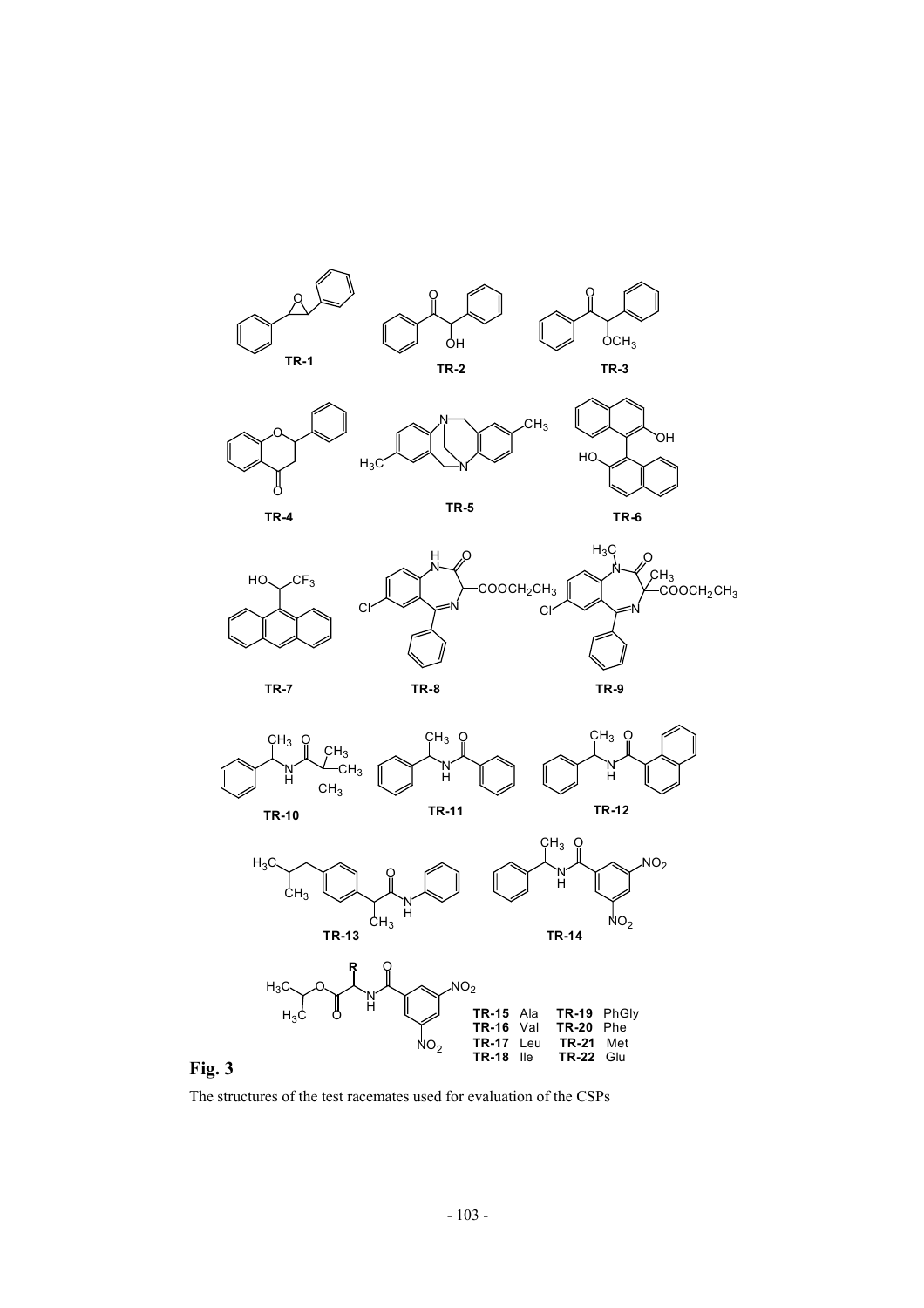## **Table I**

HPLC data obtained for test racemates  $TR-1-TR-22$  by use of columns (150 mm  $\times$  4.6 mm i.d.) packed with **CSP-1**–**CSP-4**. The mobile phase was *n*-hexane–dichloromethane– methanol, 100:30:1, the flow rate 1.0 mL min, and detection was by UV absorbance at 254 nm. *t*0 was 1.58, 1.45, 1.42, and 1.76 min for **CSP-1**–**CSP-4**, respectively

| Test ra-     | $CSP-1$ |          |             | $CSP-2$ |          |             | $CSP-3$ |          |             | $CSP-4$ |          |             |
|--------------|---------|----------|-------------|---------|----------|-------------|---------|----------|-------------|---------|----------|-------------|
| cemate       | $k_1$   | $\alpha$ | $R_{\rm S}$ | $k_1'$  | $\alpha$ | $R_{\rm S}$ | $k_1'$  | $\alpha$ | $R_{\rm S}$ | $k_1$   | $\alpha$ | $R_{\rm S}$ |
| <b>TR-1</b>  | 0.36    | 1.00     | 0.00        | 0.42    | 1.00     | 0.00        | 1.59    | 1.00     | 0.00        | 0.42    | 1.00     | 0.00        |
| $TR-2$       | 3.34    | 1.00     | 0.00        | 2.57    | 1.00     | 0.00        | 2.33    | 1.00     | 0.00        | 2.37    | 1.00     | 0.00        |
| $TR-3$       | 0.97    | 1.00     | 0.00        | 0.85    | 1.00     | 0.00        | 0.70    | 1.00     | 0.00        | 1.07    | 1.00     | 0.00        |
| $TR-4$       | 0.85    | 1.00     | 0.00        | 0.80    | 1.00     | 0.00        | 0.69    | 1.00     | 0.00        | 0.99    | 1.00     | 0.00        |
| <b>TR-5</b>  | 1.05    | 1.00     | 0.00        | 0.84    | 1.00     | 0.00        | 0.48    | 1.11     | 0.75        | 1.86    | 1.10     | 0.34        |
| <b>TR-6</b>  | 11.56   | 1.22     | 1.33        | 12.57   | 1.27     | 2.08        | 7.06    | 1.14     | 1.88        | 7.74    | 1.17     | 1.88        |
| $TR-7$       | 6.52    | 1.30     | 1.75        | 5.94    | 1.34     | 2.48        | 3.57    | 1.22     | 2.02        | 5.45    | 1.31     | 2.85        |
| <b>TR-8</b>  | 54.72   | 1.00     | 0.00        | 11.46   | 1.17     | 1.42        | 19.88   | 1.16     | 1.46        | 35.28   | 1.27     | 3.28        |
| <b>TR-9</b>  | 0.95    | 1.00     | 0.00        | 0.84    | 1.00     | 0.00        | 0.62    | 1.00     | 0.00        | 1.96    | 1.28     | 0.91        |
| <b>TR-10</b> | 1.66    | 1.21     | 1.33        | 1.22    | 1.04     | 0.18        | 1.43    | 1.39     | 1.31        | 1.86    | 1.13     | 0.50        |
| <b>TR-11</b> | 3.87    | 1.11     | 0.86        | 2.27    | 1.00     | 0.00        | 0.41    | 1.00     | 0.00        | 4.59    | 1.11     | 0.96        |
| <b>TR-12</b> | 7.80    | 1.12     | 1.04        | 3.76    | 1.14     | 1.56        | 3.29    | 1.10     | 1.22        | 8.39    | 1.11     | 1.07        |
| <b>TR-13</b> | 1.77    | 1.00     | 0.00        | 1.72    | 1.00     | 0.00        | 1.32    | 1.00     | 0.00        | 1.89    | 1.04     | 0.10        |
| <b>TR-14</b> | 14.69   | 1.05     | 0.84        | 10.42   | 1.00     | 0.00        | 8.55    | 1.05     | 0.69        | 18.12   | 1.08     | 0.90        |
| <b>TR-15</b> | 8.66    | 1.23     | 2.03        | 6.07    | 1.14     | 1.69        | 4.72    | 1.15     | 1.70        | 9.63    | 1.20     | 1.98        |
| <b>TR-16</b> | 5.26    | 1.21     | 1.97        | 4.68    | 1.04     | 0.81        | 2.85    | 1.18     | 1.68        | 5.38    | 1.24     | 1.82        |
| <b>TR-17</b> | 6.29    | 1.24     | 2.46        | 5.33    | 1.04     | 0.85        | 2.10    | 1.13     | 2.01        | 6.65    | 1.22     | 2.06        |
| <b>TR-18</b> | 5.15    | 1.20     | 2.66        | 6.46    | 1.00     | 0.00        | 2.74    | 1.14     | 1.78        | 5.20    | 1.23     | 1.84        |
| <b>TR-19</b> | 6.49    | 1.45     | 4.89        | 8.73    | 1.21     | 1.83        | 4.77    | 1.21     | 2.84        | 8.89    | 1.25     | 2.41        |
| <b>TR-20</b> | 7.72    | 1.34     | 3.96        | 7.08    | 1.10     | 1.22        | 4.42    | 1.16     | 1.83        | 8.44    | 1.24     | 1.99        |
| <b>TR-21</b> | 13.10   | 1.33     | 3.66        | 4.22    | 1.11     | 1.49        | 6.70    | 1.19     | 1.98        | 11.17   | 1.25     | 2.86        |
| <b>TR-22</b> | 7.50    | 1.14     | 1.11        | 6.79    | 1.04     | 0.62        | 4.68    | 1.24     | 2.14        | 7.71    | 1.17     | 2.75        |

enantiomer separation than the binary mixture *n*-hexane–isopropanol, 9:1. Obviously, isopropanol as modifier, usually the best choice [15] for such stationary phases, does not suppress the effect of the basic amino groups. When the mobile phase with methanol as alcohol modifier was used, the peaks of the enantiomers were not so broad and better separations were obtained between them. The positive contribution of dichloromethane can be ascribed to promotion of hydrogen-bonding interactions, because it is known that dichloromethane competes with the CSP in dipole–dipole and van der Waals interactions [16].

On the basis of these results we also compared these two mobile phase mixtures for evaluation of **CSP-1**–**CSP-4**. The mobile phase *n-*hexane–dichloromethane–methanol, 100:30:1, proved superior to the binary mixture *n*-hexane–isopropanol, 9:1, for all four columns.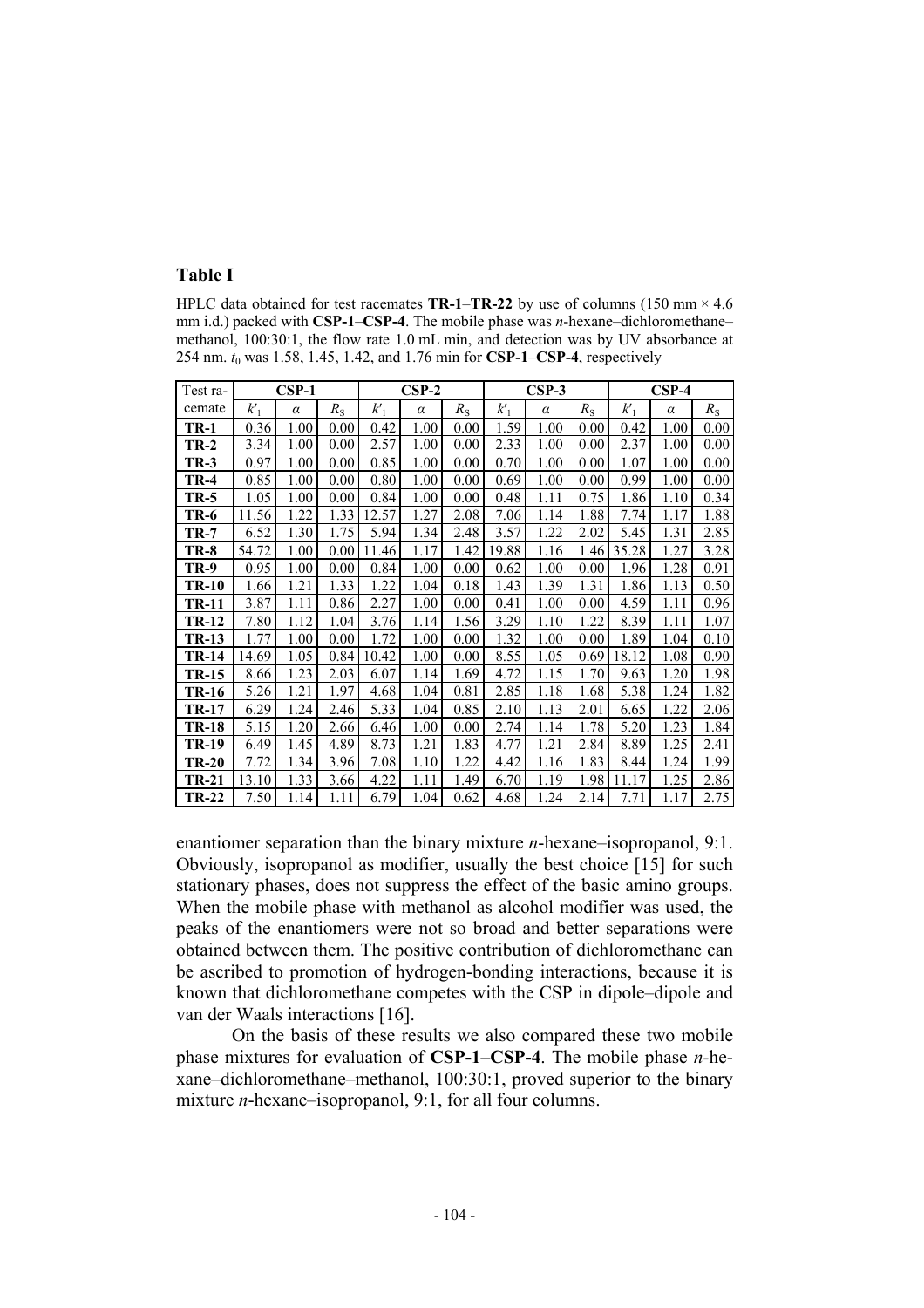

### **Fig. 4**

Chromatograms obtained from **TR-6** and **TR-19** on columns packed with **CSP-1** (a, c) and **CSP-2** (b, d)

 Because **CSP-1** is structurally similar to **CSP-2**–**CSP-4** its enantiomer selectivity was expected to be similar to that of these CSP. All four columns failed to resolve aromatic racemates containing "hidden" oxygen functionality (**TR-1**–**TR-4**). **CSP-1** completely resolved the enantiomers of 1,1′-bi-2-naphthol (**TR-6**) and 1-(9-anthryl)-2,2,2-trifluoroethan-1-ol (**TR-7**) with resolution factors 1.33 and 1.75, respectively. On **CSP-1**, however, long retention times were obtained for **TR-6**, **TR-7**, and, especially, the benzodiazepine **TR-9**. This is because of the polar structure of the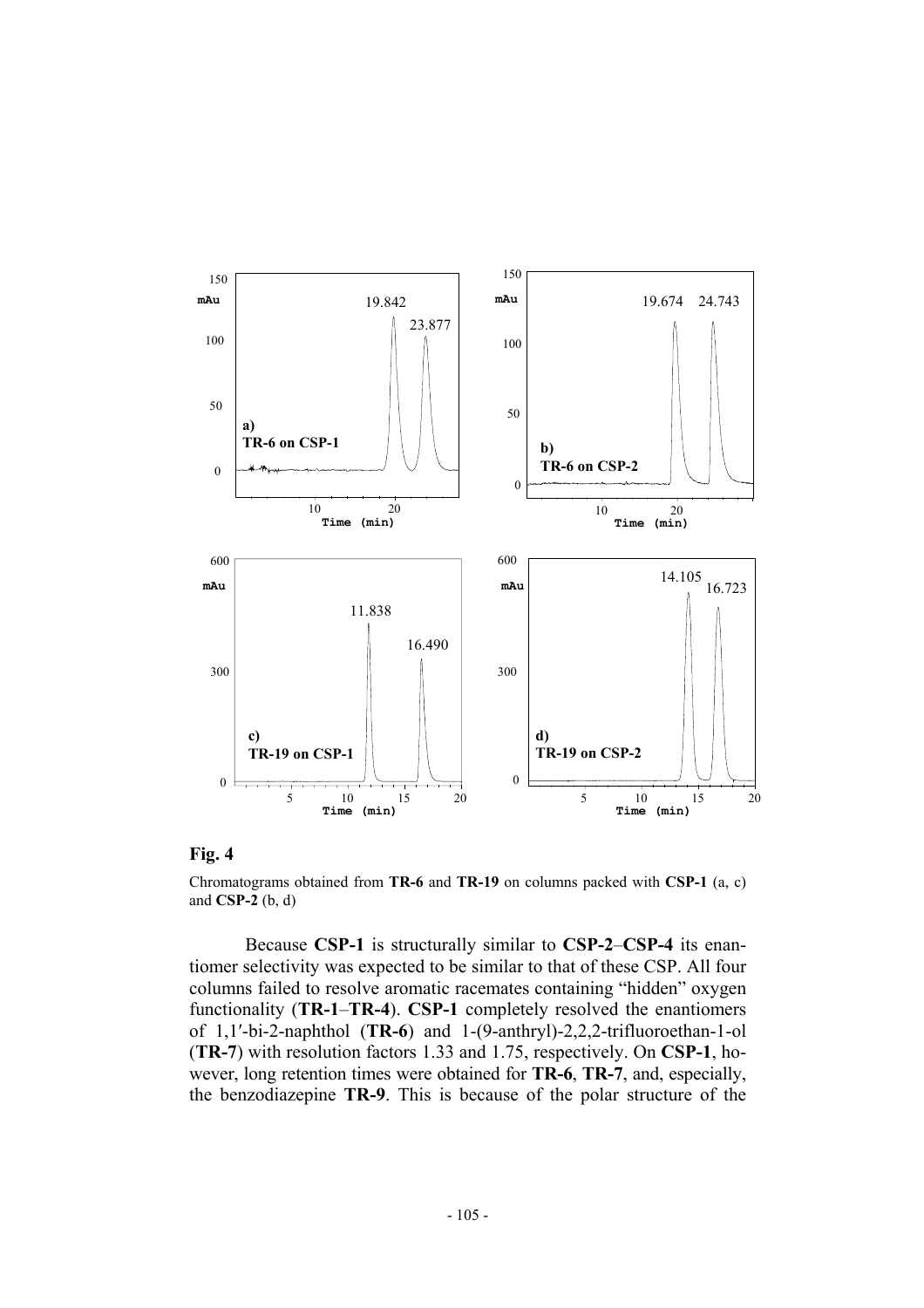chiral selector, i.e. the polarity of the amino groups at the  $C(2)$  and  $C(3)$ positions of the quinoxaline unit. As shown in Table I, **CSP-1** also resolved arylamines **TR-10**–**TR-12** and **TR-14** and isopropyl esters of *N*-(3,5-dinitrobenzoyl) derivatives of α-amino acids **TR-15**–**TR-22**. **CSP-1** is superior to **CSP-2**–**CSP-4** for resolution of the enantiomers of **TR-18**–**TR-21**, possibly because of the  $\pi-\pi$  interactions between the  $\pi$ -basic quinoxaline and the 3.5-dinitrobenzoyl unit present in  $TR-15-TR-22$  as a  $\pi$ -acidic site. The order of elution of the enantiomers, monitored by use of a CD detector, was identical for all four columns. This is indicative of similar chiral recognition mechanisms, which depend solely on the chiral centre unit and are independent of other, achiral, units between the silica and the chiral unit. The whole structure of the organic molecule bonded to the silica does, however, affect the extent of complexation between selector and analyte. For this reason **CSP-1**–**CSP-4**, despite having the same chiral selector, separate some pairs of enantiomers by different amounts.

### **CONCLUSION**

The novel chiral stationary phase **CSP-1**, derived from *N*-(3,5-dinitrobenzoyl)-D-α-phenylglycine with a quinoxaline branching unit, proved capable of separating the enantiomers of a broad range of test racemates as a result of stereoselective hydrogen bonding and  $\pi$ -donor– $\pi$ -acceptor group interactions. These results indicate that insertion of a  $\pi$ -donor or  $\pi$ acceptor aromatic linking unit between the silica surface and the *N*-(3,5 dinitrobenzoyl)-D-α-phenylglycine chiral unit broadens the chromatographic applicability of the classic Pirkle **CSP-2**.

### **ACKNOWLEDGEMENT**

The authors acknowledge support by the Ministry of Science, Education, and Sport of the Republic of Croatia, Project No. 0980051.

# **REFERENCES**

[1] J. Kern and K. Kirkland in L.R. Snyder, J.J. Kirkland, and J.L. Glajch (Eds) Practical HPLC Method Development, J. Wiley and Sons, New York, 1997, pp. 537–615